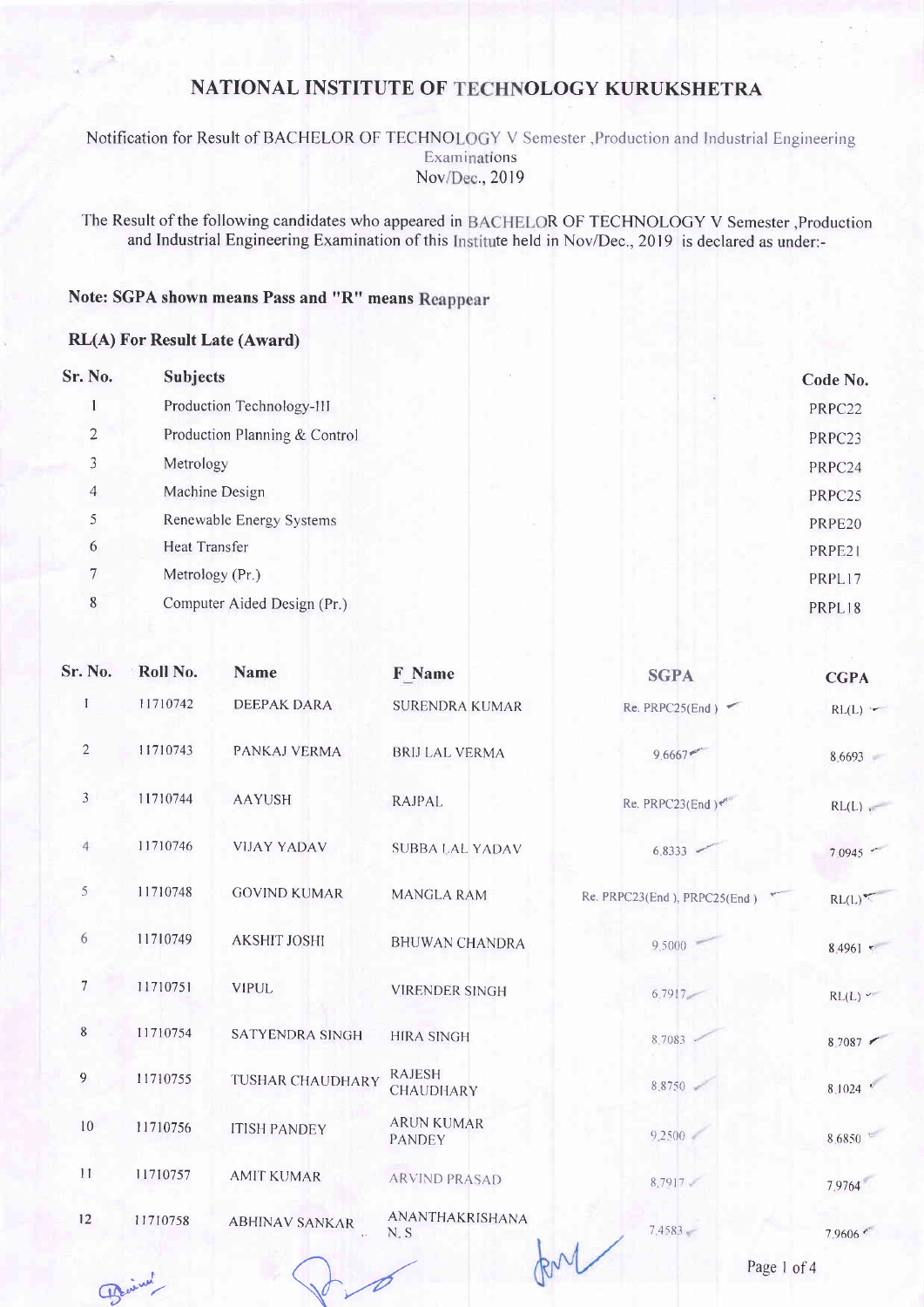Notification for Result of BACHELOR OF TECHNOLOGY V Semester , Production and Industrial Engineering<br>Examinations Nov/Dec., 2019

| 13 | 11710761 | VARUN KUMAR JAIN                 | MAHENDRA KUMAR<br><b>JAIN</b>        | 88333                                                             | RL(L)              |
|----|----------|----------------------------------|--------------------------------------|-------------------------------------------------------------------|--------------------|
| 14 | 11710763 | <b>ANURAG RAI</b>                | <b>DINESH RAI</b>                    | 8.7083                                                            | 79449              |
| 15 | 11710764 | ANKIT KUMAR VERMA                | <b>KAILASH CHAND</b><br><b>VERMA</b> | Re. PRPC23(End), PRPC24(End), PRPC25(Int+<br>$End$ )              | $RL(L)$ -          |
| 16 | 11710765 | <b>SANDEEP</b>                   | <b>DHARAMVIR</b>                     | 8,7500 ₽                                                          | 7.9528 €           |
| 17 | 11710769 | <b>MANJEET SINGH</b>             | <b>ISHWAR SINGH</b>                  | 8.6250                                                            | $8.3780$ $^{-1}$   |
| 18 | 11710770 | VIVEK PRATAP SINGH PUKHRAJ SINGH |                                      | 8.5417                                                            | 8 2992             |
| 19 | 11710771 | <b>DHRUV</b>                     | <b>RAVINDER KUMAR</b>                | 8.4583                                                            | $8,2047$ $\sim$    |
| 20 | 11710772 | <b>ARNAV JAITLY</b>              | <b>AMIT JAITLY</b>                   | 7.6667                                                            | $8.0866$ e         |
| 21 | 11710773 | <b>SHUBHAM PANDEY</b>            | <b>VINOD PANDEY</b>                  | 9.2917                                                            | $8.7165$ $\degree$ |
| 22 | 11710774 | KHUSHI BANSAL                    | <b>SANJAY KUMAR</b><br><b>BANSAL</b> | 9.2083                                                            | 8,3071             |
| 23 | 11710775 | <b>SUNIL</b>                     | <b>INDER SINGH</b>                   | 8.7917                                                            | 8.3937             |
| 24 | 11710777 | <b>SOURABH</b>                   | PRITAM                               | 6.7500                                                            | 7.6850 <           |
| 25 | 11710780 | <b>THORVI RAMTEKE</b>            | <b>SURESH RAMTEKE</b>                | 8.5417                                                            | 7.8504             |
| 26 | 11710782 | AKSHAY SANSANWAL                 | <b>RAJESH</b><br>SANSANWAL           | 7.2083                                                            | 7.6850             |
| 27 | 11710783 | <b>NITIN YADAV</b>               | MUKESH YADAV                         | $9.5000 -$                                                        | 9.1417             |
| 28 | 11710784 | <b>VISHAL</b>                    | <b>INDER SINGH</b>                   | $6.8333 +$                                                        | RL(L)              |
| 29 | 11710785 | <b>TSERING TUNDUP</b>            | <b>NAWANG RIGZEN</b>                 | $Re$ , PRPC25( $Int + End$ )                                      | RL(L)              |
| 30 | 11710789 | <b>JAHNAVI</b>                   | <b>MANOJ</b>                         | Re. PRPC22(End), PRPC23(End), PRPC24(End),<br>$PRPC25(lnt + End)$ | RL(L)              |
| 31 | 11710790 | MUKUL KUMAR                      | <b>KISHAN CHAND</b>                  | Re. PRPC22(End), PRPC24(End), PRPC25(End)                         | RL(L)              |
| 32 | 11710791 | <b>AKHILESH DHAMA</b>            | PRAMOD KUMAR                         | 6.4167                                                            | RL(L)              |
| 33 | 11710793 | <b>GUNJAN PURSHAN</b>            | <b>SUBHASH PURSHAN</b>               | Re. PRPC22(End), PRPC23(End), PRPC25(End)                         | RL(L)              |

Banis

RN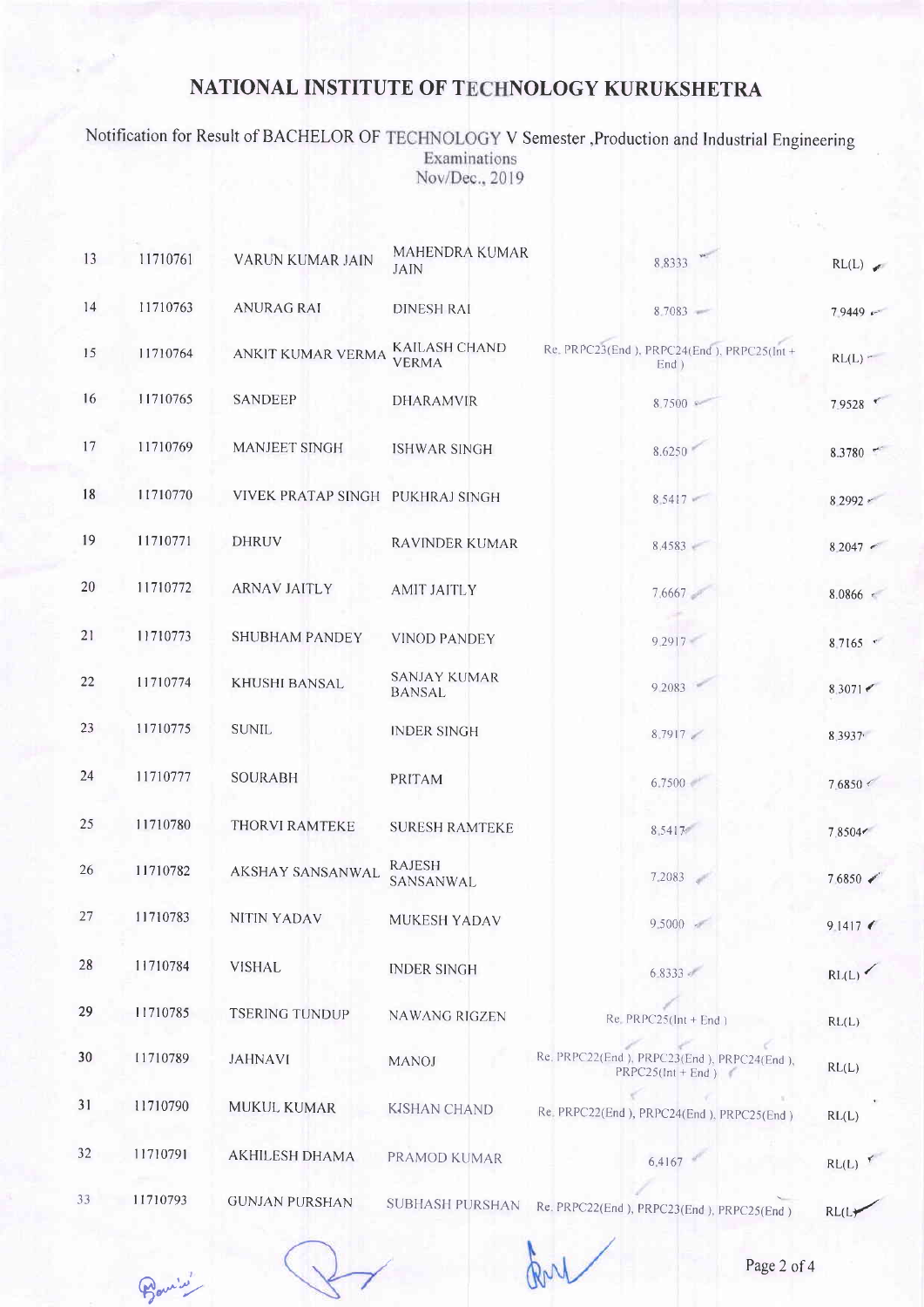Notification for Result of BACHELOR OF TECHNOLOGY V Semester ,Production and Industrial Engineering<br>Examinations Nov/Dec., 2019

| 34 | 11710795 | <b>RITU RANI</b>                          | <b>JASBIR</b>                        | 9.5417                                                    | 9.2362              |
|----|----------|-------------------------------------------|--------------------------------------|-----------------------------------------------------------|---------------------|
| 35 | 11710796 | VIKRAM SACHDEWA                           | <b>SANJAY SACHDEWA</b>               | 8.5417                                                    | 8.4961              |
| 36 | 11710797 | <b>MOHIT KUMAR</b>                        | <b>ASHOK KUMAR</b>                   | $8.2083 -$                                                | 7.7402              |
| 37 | 11710798 | CHIRAYU VARSHNEY                          | <b>GUNJAN VARSHNEY</b>               | 6.0833                                                    | 7.1575              |
| 38 | 11710799 | <b>SUSHIL</b>                             | <b>BALWANT</b>                       | 7,0000                                                    | RL(L)               |
| 39 | 11710800 | DEVYANSHU BANSAL                          | <b>SANJAY KUMAR</b><br><b>BANSAL</b> | $8.9167$ $-$                                              | $8.6142*$           |
| 40 | 11710801 | <b>ANISH KUMAR</b>                        | <b>BIRENDRA SAH</b>                  | Re. PRPC22(End), PRPC23(End), PRPC24(End),<br>PRPC25(End) | RL(L)               |
| 41 | 11710802 | <b>SHANTI SUMAN</b><br><b>KUMAR TANTI</b> | <b>LAXMAN TANTI</b>                  | Re. $PRPC25(int + End)$                                   | RL(L)               |
| 42 | 11710803 | <b>RAHUL GAUTAM</b>                       | <b>RAVINDER KUMAR</b>                | $9.5000 -$                                                | 8.9449              |
| 43 | 11710804 | <b>ADITI BANSAL</b>                       | <b>RAJESH BANSAL</b>                 | 9,3750                                                    | 9.0472              |
| 44 | 11710805 | HIMANSHU SHARMA                           | <b>N.P SHARMA</b>                    | 9.0000                                                    | $8.1417 -$          |
| 45 | 11710806 | <b>MOHIT SAINI</b>                        | <b>MEHAR SINGH</b>                   | $6.9583 -$                                                | RL(L)               |
| 46 | 11710807 | UTSAV YADAV                               | RAJBIR YADAV                         | 9,3750                                                    | 8.9528              |
| 47 | 11710808 | PANKAJ YADAV                              | VEDPAL                               | $Re$ , $PRPC25(int)$                                      | RL(L)               |
| 48 | 11710810 | <b>ANKIT YADAV</b>                        | MOHAN LAL YADAV                      | 7.0417                                                    | 6.8031              |
| 49 | 11710813 | <b>TANISHK</b>                            | <b>DEVIDEEN</b>                      | $6.7917 -$                                                | RL(L)               |
| 50 | 11710814 | <b>KSHITIJ TIWARI</b>                     | <b>KAMAL KANT</b><br>TIWARI          | 8,0833                                                    | $8.2677$ $\epsilon$ |
| 51 | 11710815 | <b>SHUBHAM SINGH</b>                      | <b>NEERAJ KUMAR</b><br><b>SINGH</b>  | Re. PRPC25(End), PRPL18(End)                              | RL(L)               |
| 52 | 11710816 | AJAY KUMAR MEENA                          | <b>VISHRAM MEENA</b>                 | 7.6667 <                                                  | RL(L)               |
| 53 | 11710817 | <b>GAURAV KUMAR</b>                       | <b>DES RAJ</b>                       | 7.0000 <                                                  | RL(L)               |
| 54 | 11710818 | <b>ANIL</b>                               | <b>RAM SINGH</b>                     | 8,1250                                                    |                     |

Barian